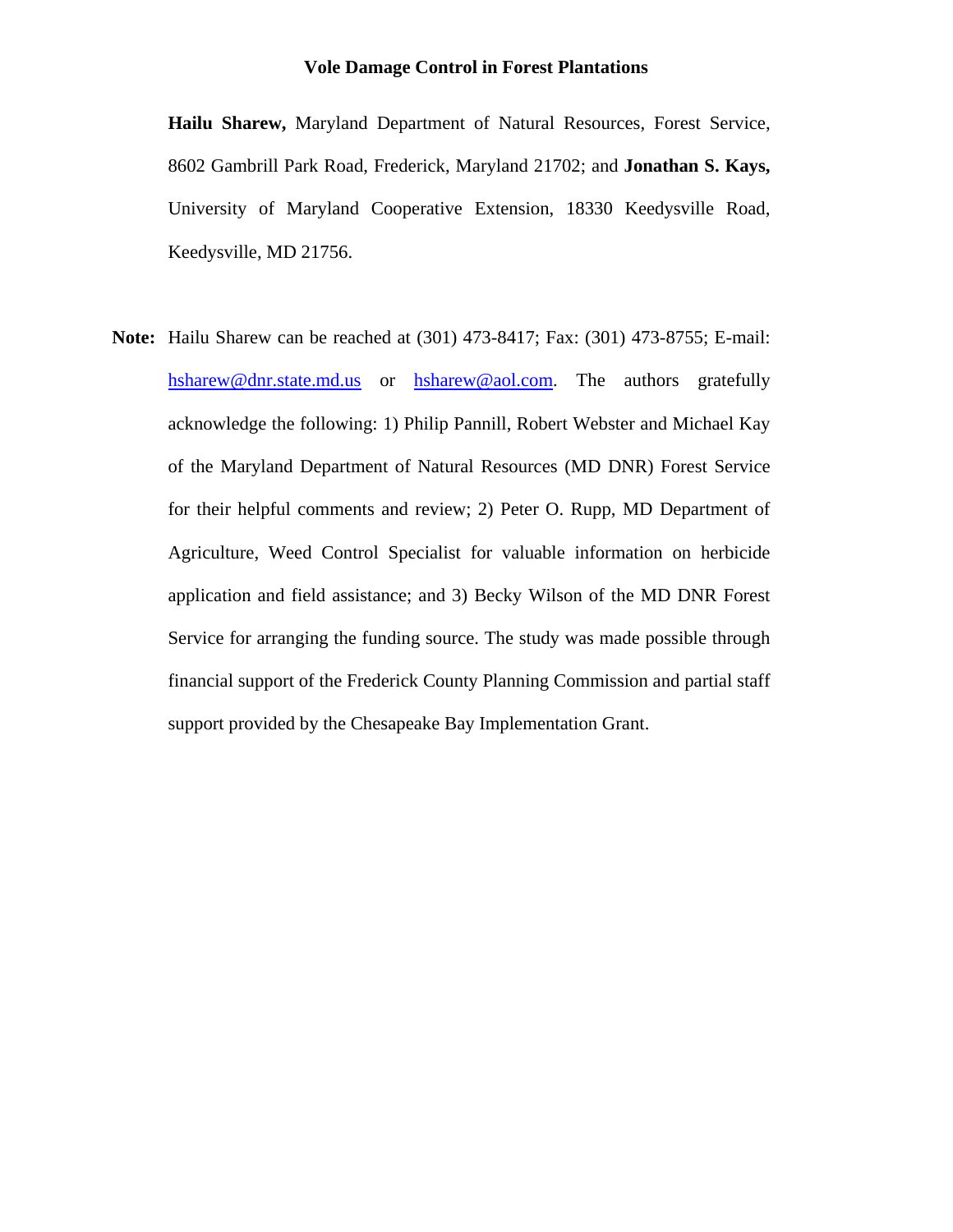**---------------------------------------------------Field Note----------------------------------------------------** 

# **Vole Damage Control in Forest Plantations**

**ABSTRACT**: The effects of five treatments (mowing with broadcast baiting, mowing with hand baiting, hand baiting with no mowing, herbicide, and untreated control) on vole population and damage to forest plantations were evaluated. All treatments caused reductions in vole feeding, as well as reduced seedling damage and potential seedling mortality. This study shows the practical importance of monitoring planting sites for vole populations in the fall prior to and after planting and suggests an immediate control of high and severe vole population ratings with rodenticide with or without mowing to minimize potential seedling mortality.

**Key Words:** Rodenticide, zinc phosphide (ZP®), peanut butter, baiting, Oust<sup>®</sup> herbicide.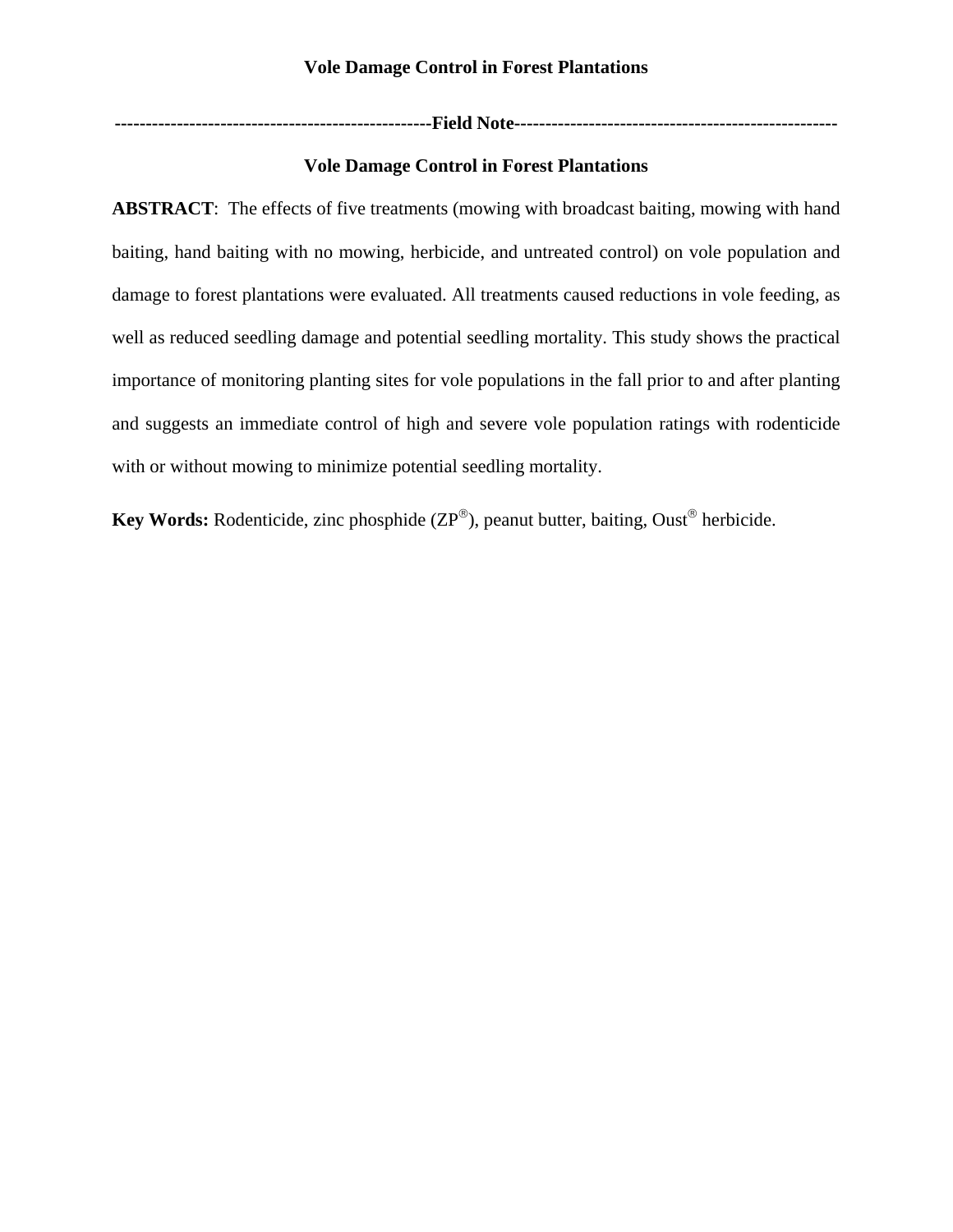As a part of efforts to improve water quality and protect living resources, thousands of acres of hardwood trees have been planted to establish riparian forest buffers on former agricultural fields in Maryland and other States. The meadow vole *(Microtus pennsylvanicus)* and pine vole *(Microtus pinetorum)* has impacted the survival and growth of some of these plantations. The meadow vole (field mouse) is a small, compact rodent, living in grassy habitats where they construct a complex network of surface runways. The pine vole (pine mouse), which is smaller than the meadow vole, spends nearly all of its life in an extensive system of trails and burrows located 1 inch to 2 feet below ground. Vole damage to woody plants usually occurs from fall through early spring. During these months green vegetation is scarce so voles feed on woody plants as sustenance through the dormant season. In recent years many landowners experienced poor survival due to vole damage and mortality. This damage has occurred in new plantations and those that are 4-5 years old. Field observations between 1999 and 2001 in Frederick County, Maryland revealed vole infestation and damage on twelve properties, reducing survival to as low as 5% during fall and winter. Damage of this magnitude requires removal of tree shelters, hand replanting, and shelter reinstall. Besides the high cost, the situation creates ill will with landowners for tree planting programs.

Most studies of vole damage have been undertaken in orchards and nurseries where sites are maintained to reduce vole habitat (Byers 1975, Byers and Carbaugh 1989 and 1991, Kays and Dutky 2000). However, published information on vole damage control for forest plantations is limited. Foresters and other natural resource managers involved with tree planting projects do not always monitor planting sites prior to planting for vole abundance, nor do they understand the different vole management options available to minimize damage to planted trees. A field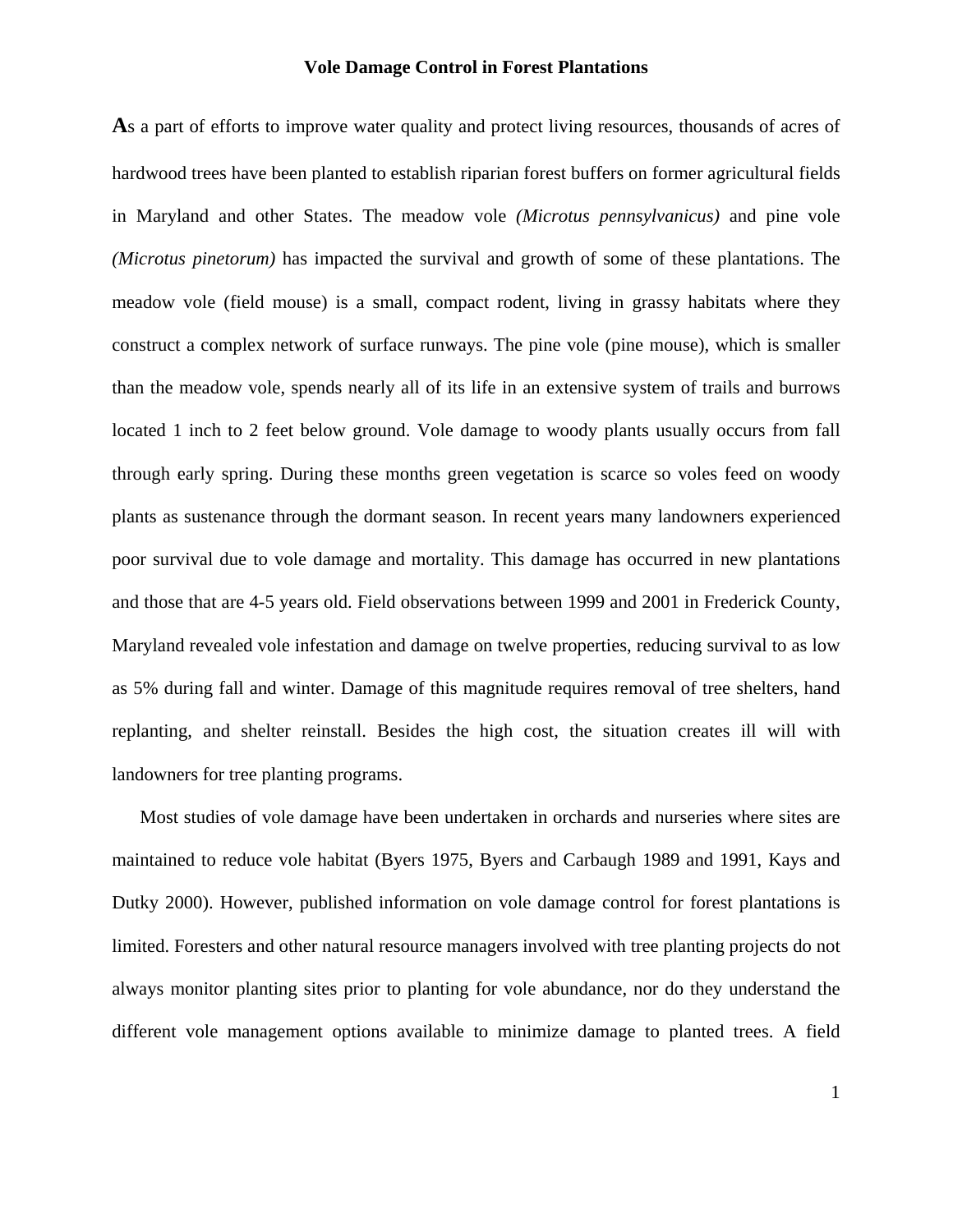demonstration was conducted between November 2001 and August 2003 to address this concern and provide recommendations for use by field foresters and landowners.

## **Methods**

*Materials and Treatment:* The site was located on a five-acre hay field at Monocacy Natural resources Management Area (MNRMA), southern Frederick County, Maryland. The site was machine planted with deciduous tree seedlings and tree shelters installed to protect from deer damage in spring of 2000. Commercial rodenticide and herbicides were used for the treatments. The rodenticide used,  $\text{ZP}^{\circledast}$  Rodent AG Bait, has as its active ingredient zinc phosphide, which is a fast-acting poison that usually kills voles quickly after one feeding. Zinc phosphide does not bioaccumulate, and is quite safe to secondary animals that may eat dead voles. The herbicide used was Oust<sup>®</sup>, a post-emergent herbicide that eliminates grasses and forbs and also acts as a pre-emergent to reduce the re-establishment of grass and broadleaf weeds. Five treatments were applied on November 2001 and in March 2002 with no replication of sites. Each treatment area was about 1 acre, roughly square and in close proximity to each other. The treatments include - (T1) Mowing between the tree rows, followed by broadcast application of 8lbs/acre  $\text{ZP}^{\text{\textcircled{e}}}$  using a spinner-type hand broadcaster; (T2) Mowing between the tree rows, followed by hand baiting (spot application) of one teaspoon  $\text{ZP}^{\textcircled{e}}$  at the base of each seedling (3lbs/acre); (T3) Hand baiting (spot application) of one teaspoon  $\text{ZP}^{\circledcirc}$  at the base of each seedling (3lbs/acre) without mowing; (T4) Habitat modification with broadcast application of 6 oz/acre of Oust<sup>®</sup> herbicide to remove and suppress the tall fescue grass, and other vegetation, and (T5) Control (no treatment). Vole abundance and condition of the tree seedlings were assessed in each area prior to treatment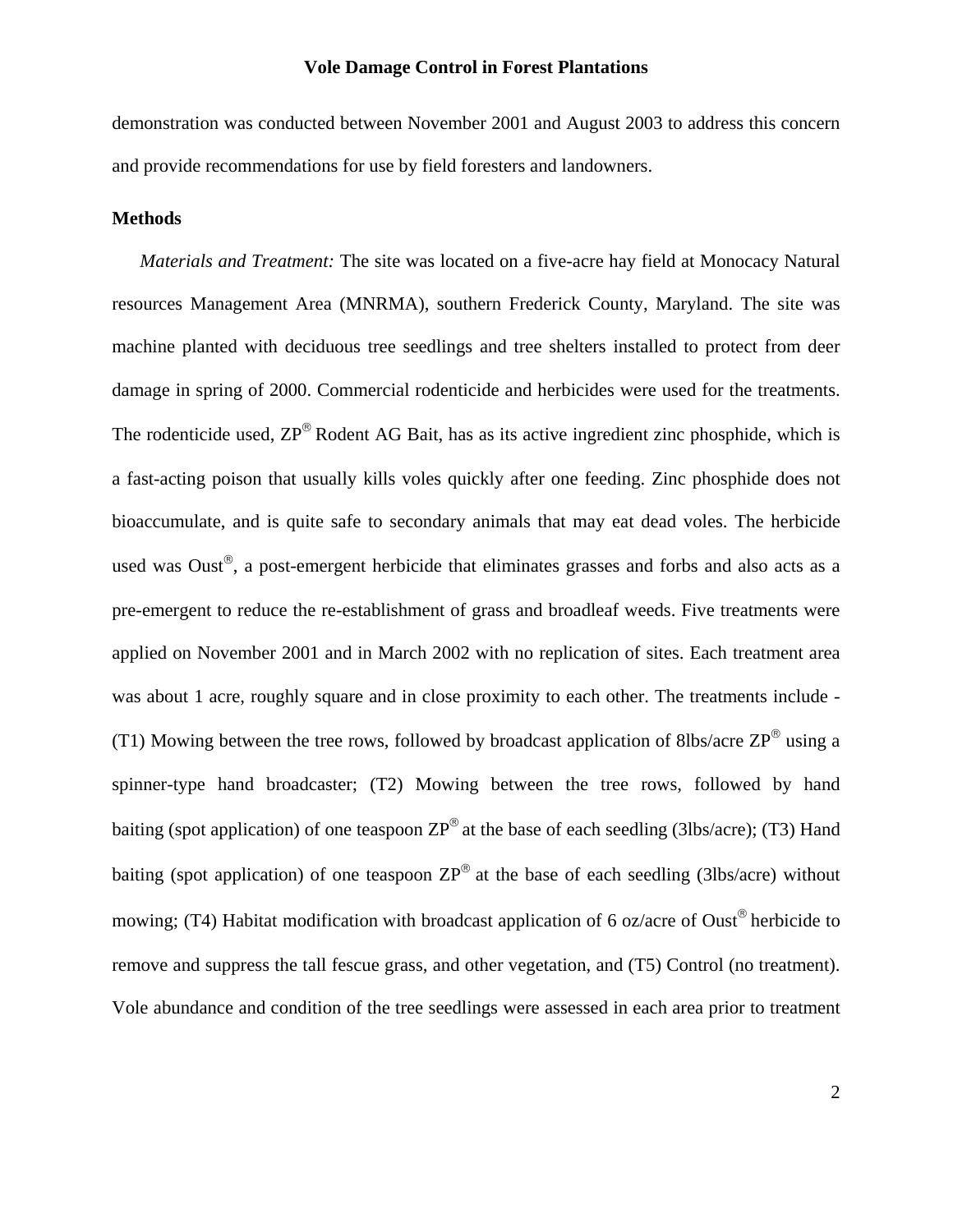application. T1, T2 and T3 were baited with  $\text{ZP}^{\textcircled{}}$  twice (November 2001 and 2002), and mowed four times between rows in November 2001, July and September 2002, and July 2003. Because fall was not the best time to apply Oust<sup>®</sup> herbicide, T4 was treated only once in March 2002. The cost of material and labor required were calculated for each of the different management options.

*Vole population assessment:* Ten permanent monitoring stations were established at a regular spacing across the site in the unmowed tree shelter rows in each treatment. Each station was periodically checked and gauged for the status of the vole population and the level of vole activity using a vole-feeding index (FI) (Parkhurst, 1990). The monitoring stations consisted of a 2"x 2" piece of roof shingle (called a "bait shingle") baited with peanut butter, placed on the ground and covered with a roof shingle. The monitoring stations were baited first in November 2001 and the vole FI assessed as a baseline prior to treatment. The stations were re-baited and the vole FI assessed in January 2002, October 2002, and January 2003. Each station was checked 1 day later for signs of voles feeding (tooth marks and consuming of bait). The same stations were rechecked four days after placement. The percent of the bait consumed was recorded for one of five categories as shown in Table 1a and provided an indication of population level.

*Vole damage assessment:* Evidence of vole tooth or gnaw marks or girdling at the base of 100 evenly distributed and permanently flagged tree seedlings in each treatment was recorded in one of five categories in the vole damage index (VDI) as shown in Table 1b. Five repeated vole damage assessments using the VDI were completed on the same seedlings prior to and after different treatments in order to have an index as to whether the damage was increasing or the seedling was recovering. The initial damage assessment was completed in early November 2001 along with the vole FI before any treatments to provide a baseline level of damage to seedlings.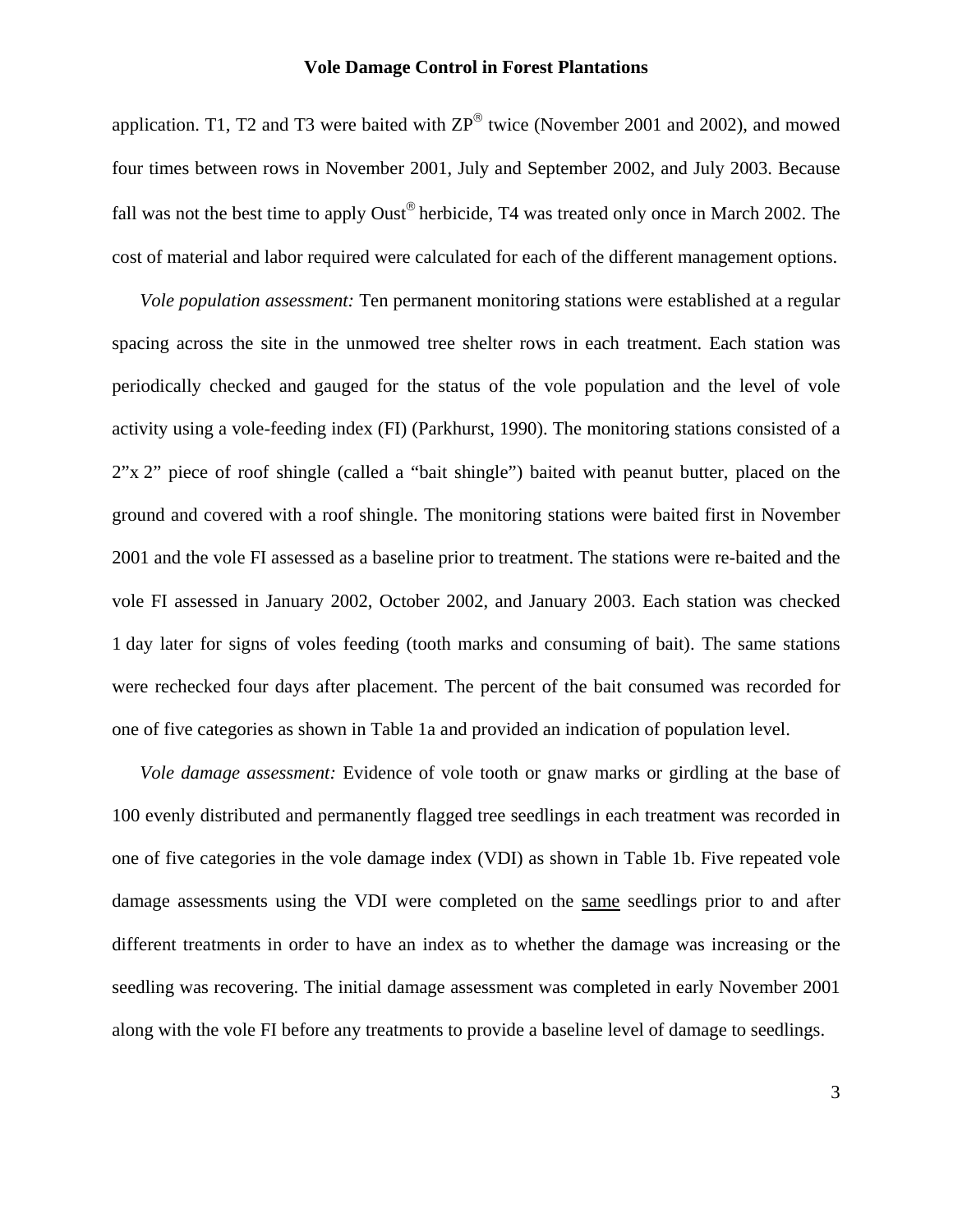## **Results**

*Vole population:* The vole FI for all treatments indicated a severe population rating at the beginning of November 2001 prior to treatment (Table 2). Ten weeks after treatment, the vole FI was reduced to a low population rating for all mowing and baiting treatments (T1, T2 and T3) compared to before treatment. The as yet untreated T4, and the control (T5), had an increase in vole FI. One year after the initial treatment and just prior to the second rodenticide application, vole FI remained low in mowed treatments receiving hand and broadcast applications of ZP®, while vole FI increased from low to moderate in those treated with  $\text{ZP}^{\textcircled{\tiny{\text{R}}}}$  without mowing (T3) (Table 2). Assuming that vole reinvasion was a factor in T3, a 12-feet wide strip buffer zone was created by mowing between T3 and the adjacent untreated area. Vole FI remained severe in the control. Vole FI was reduced to the lowest level in the study in T4 compared to pre-treatment and other treatments, after Oust<sup>®</sup> was applied in March 2002 (Table 2). The final assessment in January 2003 showed a negligible reduction in vole FI for T1 and T2 after a second rodenticide application. However, hand baiting and no mowing (T3) had a significant reduction in vole FI after a mowed buffer zone was created in the adjacent untreated area. It is likely the lack of mowing in the adjacent untreated area resulted in voles finding suitable habitat to escape the first rodenticide treatment and increase their populations thereafter. While there was no sign of vole activity after Oust® application in T4, thistle growth became a problem, necessitating the application of Transline<sup>TM</sup> herbicide during the growing season to control thistle. The control plot (T5) continued with severe population levels.

*Vole seedling damage:* The initial seedling damage assessment in November 2001 using the VDI found that about half of all seedlings had some type of vole damage, as indicated by a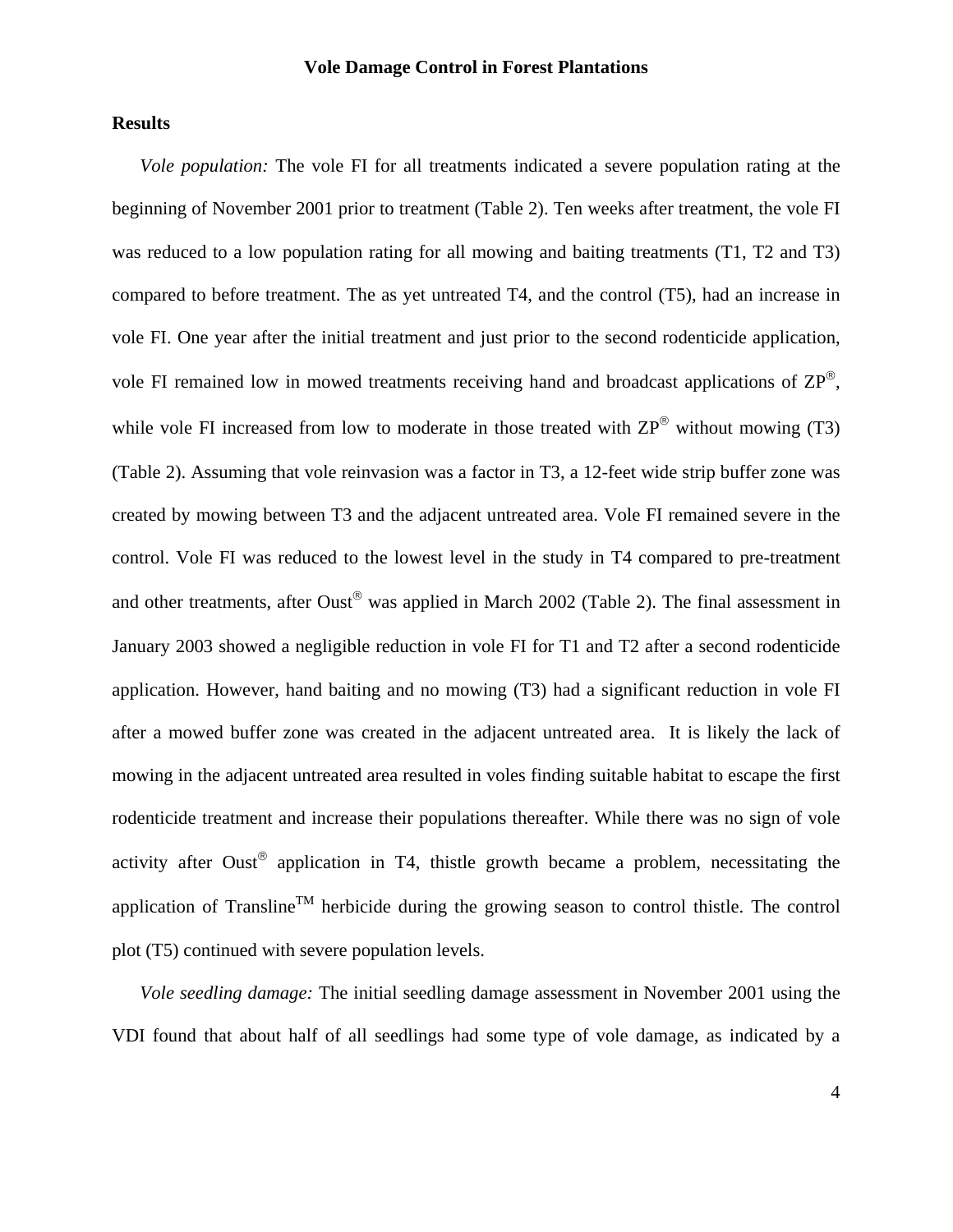category value of 1 to 4. Sixteen to twenty-two percent of all seedlings had either high (category 3) or severe (category 4) damage (Table 2). Ten weeks after  $\text{ZP}^{\circledcirc}$  application no additional damage was recorded in T1, T2 and T3, compared to treatments with no  $\text{ZP}^{\textcircled{e}}$  application (T4 and T5) where the percentage of seedlings in damage categories (3) and (4) combined increased from about 17% to about 42% from the baseline value. One year after the initial treatment and just prior the second treatment, seedlings in treatments T1, T2 and T3 recovered dramatically. For example, the percentage of seedlings in VDI category (0) for T1 changed from 49% to 79% after the growing season. Similar trends were recorded in T2 and T3. Even better recovery was recorded for T4 after Oust<sup>®</sup> herbicide spray in March 2002, increasing the percentage of trees with no damage to 68% after one growing season. The effect of lack of any vole control can be seen clearly by the extremely high VDI levels in T5. VDI values for category 4 seedlings increased consistently from a baseline value of 8% to 38% at the end of the study. Overall, the percentage of seedling with a VDI of 0, 1 and 2 (which can be more or less assured to survive) for treatments T1, T2, T3, T4, and T5 was 81%, 82%, 79%, 68% and 35% respectively.

*Potential seedling mortality (PSM)*: There appears to be a clear relationship between the effect of the treatments on vole FI and the VDI. Vole FI is an index of vole population abundance (Table 1a) and seedlings with a VDI rating (Table 1b) of (3) and (4) are likely to die or be so damaged they are unlikely to contribute to the new forest. Therefore, potential seedling mortality (PSM) (Table 2) is defined as seedlings with a (3) and (4) VDI rating, and it was created to more clearly express this relationship between vole FI (an easy to measure factor) and VDI (which is difficult to measure). The consistent pattern of impacts indicate that the 60% PSM found on the control site (T5) would have been found on other sites if no treatments were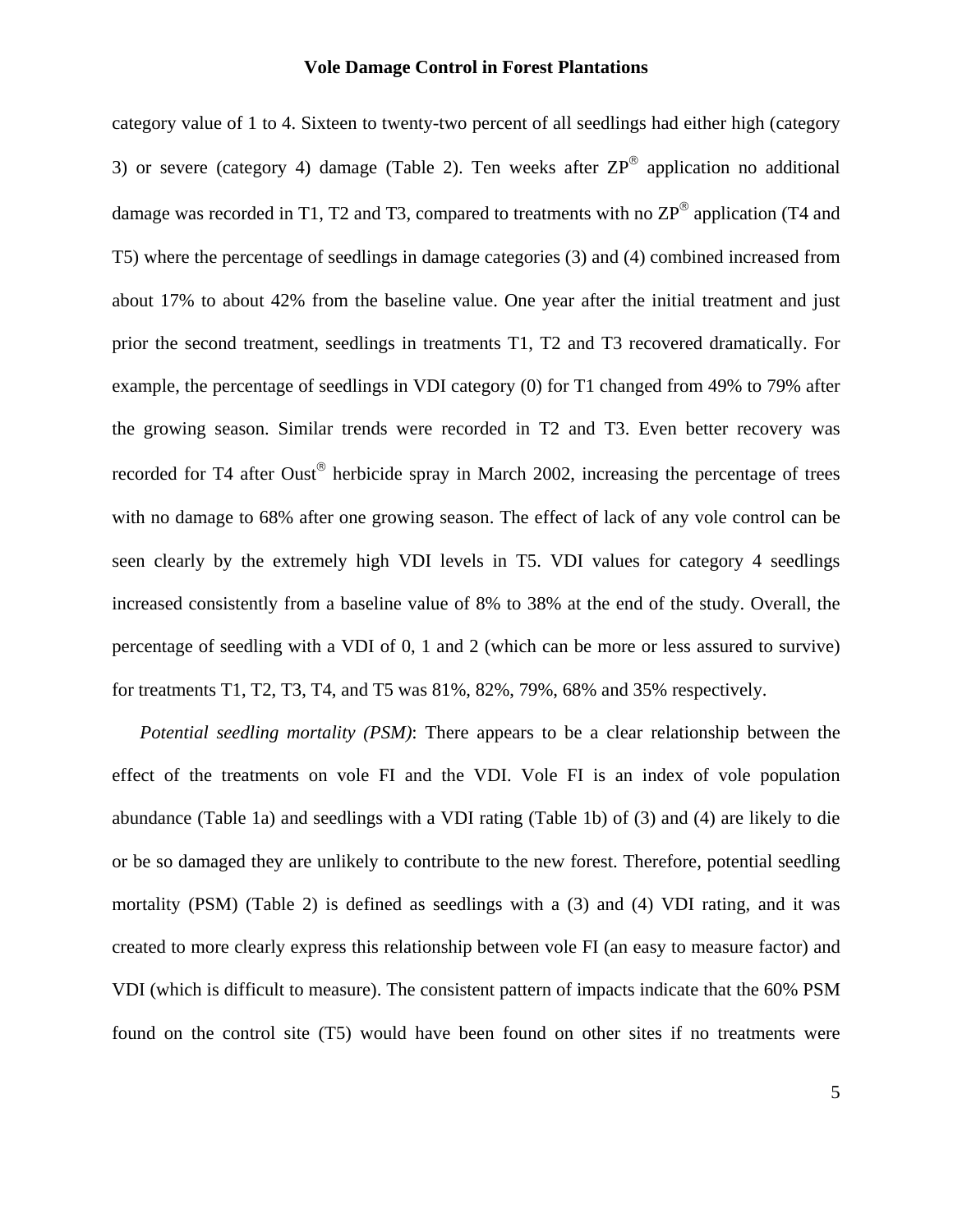applied, instead of the 17-32% PSM values recorded.

*Cost of various vole damage control options:* Costs for controlling vole damage varied little between treatments.  $\text{ZP}^{\text{\textcircled{e}}}$  broadcast baiting with mowing had the highest cost at \$120/acre/year followed by  $\text{ZP}^{\circledast}$  hand baiting at \$114/acre/year. The cost for  $\text{ZP}^{\circledast}$  hand baiting without mowing was lower at \$87/acre/year, while it was \$37/acre/year for Oust<sup>®</sup> herbicide treatment. However, an additional \$49/acre/year was needed to apply Transline<sup>TM</sup> at one pint per acres to control invasive thistle as per Maryland state law requiring thistle control.

## **Conclusion**

Overall, the different treatments that utilized herbicide, baiting, and/or mowing reduced vole populations and subsequent seedling mortality. When vole populations were controlled, many seedlings with high levels of damage were able to recover within one growing season. While not a replicated study, the consistent pattern of impacts found on the control site would have been found on other sites if no treatments were applied. The easy to see relationship between vole FI and PSM indicates some thresholds of vole FI that can be used to trigger rodenticide application. Value of 3 or more vole FI clearly indicates the need for immediate treatment, while levels below 1 indicate that PSM will be unaffected by additional application. What is less clear is at what vole FI level between 1 and 3 should rodenticide be applied. More research is needed to answer that question, but vole FI levels above 1 should initiate a seedling damage assessment, and rodenticide treatment above a vole FI level of 2 is probably reasonable.

The importance of early intervention in early fall to reduce vole populations and minimize PSM cannot be overemphasized. In general, total vegetation control through mowing in September is the best way to control vole population and damage to seedlings. However, total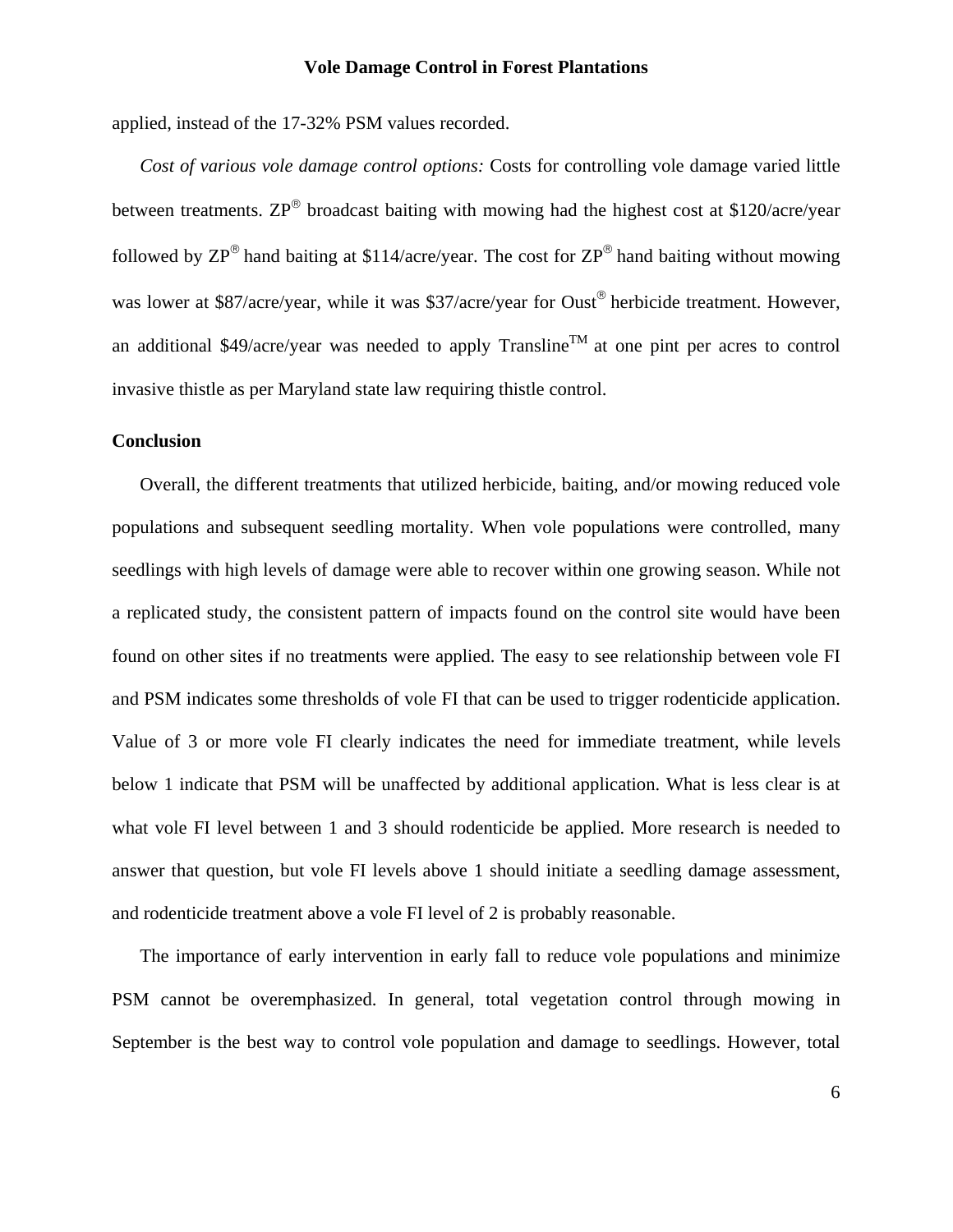vegetation control through the application of Oust®, though effective, creates significant problems with invasive species establishment and additional cost that must be considered. Hand or broadcast baiting of  $\text{ZP}^{\circledast}$  in early fall, within the plantation and adjacent areas is cost effective and provides good control.  $\text{ZP}^{\circledcirc}$  can accomplish quick vole control and will not impact vegetation or wildlife. Since Zinc phosphide does no bioaccumulate, broadcast treatment is quite safe to secondary animals that may eat dead voles.

#### **Recommendations**

- Forest plantation sites need to be monitored using the vole FI between fall and spring prior to planting. Mow all grass and other vegetation prior to planting.
- Establish permanent vole monitoring stations (5-10 per acre) and assess vole population for 3-5 years after planting. If the vole FI is greater than 2 apply rodenticide.
- The site should be monitored a week later after rodenticide application, to determine if vole FI was reduced. Depending on the reasons for the lack of impact, a reapplication and subsequent monitoring may be needed.
- Hand baiting is as effective as broadcast baiting, costs were similar, and contractors are easily trained in its use.
- If there is a concern with off target species or the public, rodenticide can be restricted to within or adjacent to the shelter, rather than broadcast. Proper application is necessary to assure the bait is applied on the ground and does not get hung up in the leaves in the shelter.
- Complete vegetation control resulting from a broadcast  $Oust^\circ$  application is highly problematic and should be avoided. Invasive species and subsequent vegetation control will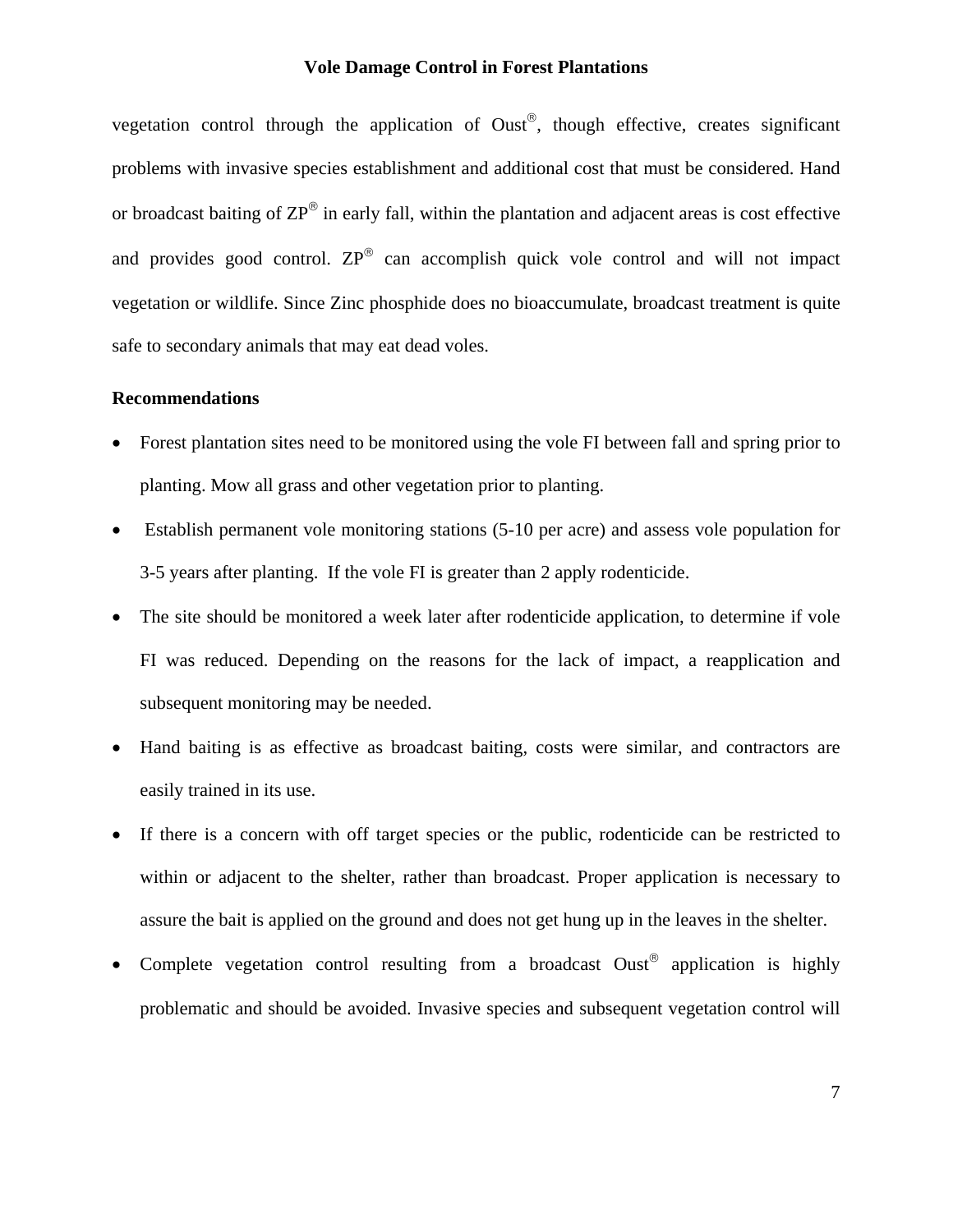be expensive and time consuming.

- Mowing particularly at the end of the growing season or September can reduce vole habitat and the ability of the voles to reinvade the site during fall and winter, thereby, reducing the need for continual rodenticide treatments.
- It may be advisable to create a barrier by maintaining mowed grass/vegetation-free strips between tree plantations and adjacent meadows to minimize reinvasion of voles. Treat surrounding areas with rodenticide if monitoring and observation indicates high vole activity.

### **Literature Cited**

- BYERS, R.E. 1975. A rapid method for assessing pine vole control in orchards. Hort. Sci. 10:391- 392.
- BYERS, R.E., and D.H. CARBAUGH. 1989. Vole population shifts related to rodenticide usage. Hort. Sci. 24(5):783-785.
- BYERS, R.E., and D.H. CARBAUGH. 1991. Rodenticide for the control of pine and meadow voles in orchards. J. Environ. Hort. 9(3):167-172.
- KAYS, J.S., and E. DUTKY. 2000. Reducing vole damage to plants in landscapes, orchards, and nurseries. Fact Sheet 645, Maryland Cooperative Extension, University of Maryland, College Park-Eastern Shore. 8 p.
- PARKHURST, J.A. 1990. Recognizing, assessing the extent of, and controlling damage caused by voles in orchards (Unpublished Factsheet). University of Massachusetts Cooperative Extension, Amherst, MA.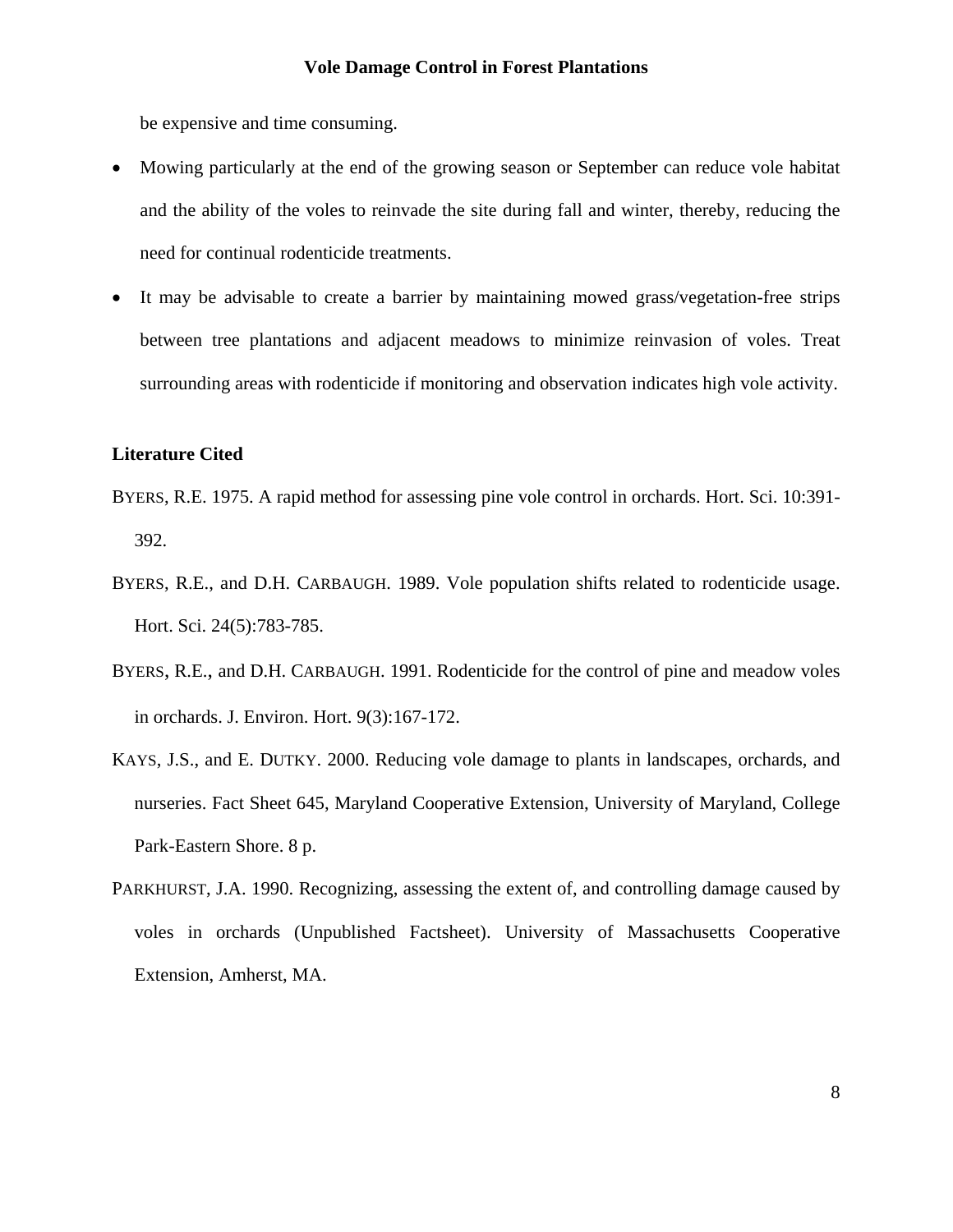Table 1: (1a) Vole Feeding Index (FI) was used as an indicator of vole population abundance, and (1b) Vole Damage Index (VDI) was a categorical assessment of actual seedling damage.

| 1a: Vole Feeding Index (FI)        |               |                                       |             |                |  |  |  |  |  |  |  |  |
|------------------------------------|---------------|---------------------------------------|-------------|----------------|--|--|--|--|--|--|--|--|
|                                    | % of Peanut   |                                       |             |                |  |  |  |  |  |  |  |  |
| Category                           | <b>Butter</b> |                                       |             | FI             |  |  |  |  |  |  |  |  |
| Value                              | Consumed      | <b>Population Rating</b>              |             | Ranking        |  |  |  |  |  |  |  |  |
| $\overline{0}$                     | None          |                                       |             | $\overline{0}$ |  |  |  |  |  |  |  |  |
| $\mathbf{1}$                       | $<$ 25%       | Low                                   | < 1.0       |                |  |  |  |  |  |  |  |  |
| $\overline{2}$                     | 25-50%        | Moderate                              | $1.0 - 1.9$ |                |  |  |  |  |  |  |  |  |
| 3                                  | 51-75%        | High                                  | $2.0 - 2.9$ |                |  |  |  |  |  |  |  |  |
| $\overline{4}$                     | >75%          | Severe                                |             |                |  |  |  |  |  |  |  |  |
| <b>1b: Vole Damage Index (VDI)</b> |               |                                       |             |                |  |  |  |  |  |  |  |  |
|                                    | % of Peanut   |                                       |             |                |  |  |  |  |  |  |  |  |
| Category                           | <b>Butter</b> |                                       | Damage      | FI             |  |  |  |  |  |  |  |  |
| Value                              | Consumed      | Damage Level                          | Rating      | Ranking        |  |  |  |  |  |  |  |  |
| $\overline{0}$                     | None          | None                                  | None        | $\overline{0}$ |  |  |  |  |  |  |  |  |
| $\mathbf{1}$                       | $<$ 25%       | Vole tooth or gnaw Mark on stem       | < 1.0       |                |  |  |  |  |  |  |  |  |
| $\overline{2}$                     | 25-50%        | About half the stem girdled           | $1.0 - 1.9$ |                |  |  |  |  |  |  |  |  |
| 3                                  | 51-75%        | Over half the stem girdled - will die | $2.0 - 2.9$ |                |  |  |  |  |  |  |  |  |
| $\overline{4}$                     | >75%          | Girdling entire stem - will die       | Severe      | $3.0 - 4.0$    |  |  |  |  |  |  |  |  |